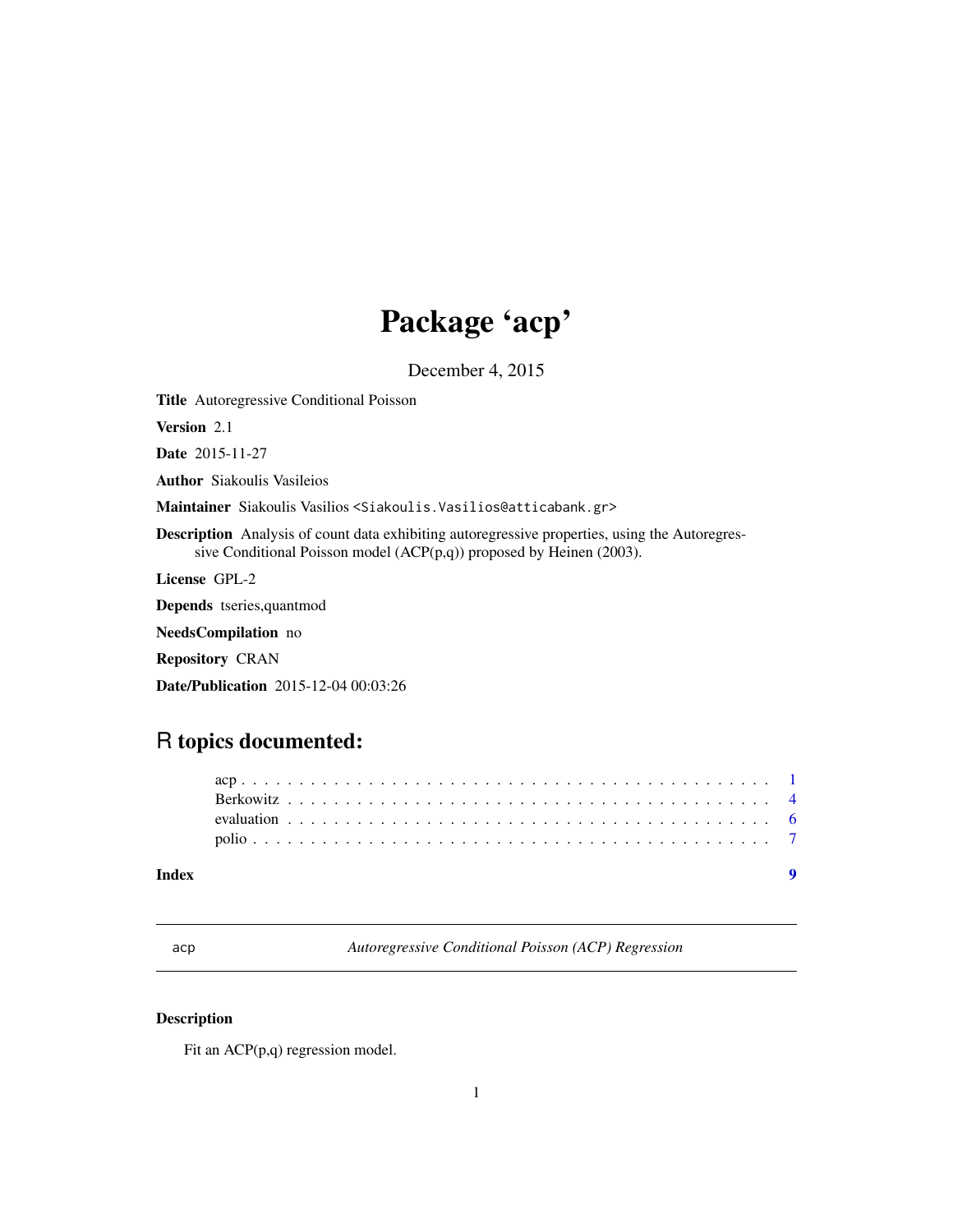#### Usage

```
acp(x, \ldots)## Default S3 method:
acp(x, y, p, q, startval, varopt, ...)## S3 method for class 'formula'
acp(formula, data=list(), p, q ,startval=NULL, varopt=T, family="acp",...)
## S3 method for class 'acp'
print(x, \ldots)## S3 method for class 'acp'
summary(object, ...)
## S3 method for class 'acp'
predict(object, newydata=NULL, newxdata=NULL,...)
```
#### Arguments

| X        | a numeric design matrix for the model.                                                                                                                                                                                          |
|----------|---------------------------------------------------------------------------------------------------------------------------------------------------------------------------------------------------------------------------------|
| у        | a numeric vector of responses.                                                                                                                                                                                                  |
| p        | number of lags for the dependent variable.                                                                                                                                                                                      |
| q        | number of lags for the conditional mean.                                                                                                                                                                                        |
| startval | a numeric vector of starting values. If not provided the package will obtain<br>starting values for the covariate parameters from a poisson regression and for<br>the autoregressive parameters from an $arma(1,1)$ regression. |
| family   | A description of the specification to be used. If family="acp" or not provided an<br>Autoregressive Poisson regression will be estimated whereas if family="poisson"<br>a plain Poisson regression is provided.                 |
| formula  | a symbolic description of the model to be fit.                                                                                                                                                                                  |
| data     | an optional data frame containing the variables in the model.                                                                                                                                                                   |
| varopt   | an optional logical operator T (TRUE) or F (FALSE) determining whether the<br>covariance matrix will be calculated $(T)$ or not $(F)$ .                                                                                         |
| object   | an object of class "acp", i.e., a fitted model.                                                                                                                                                                                 |
| newxdata | a data frame containing the covariates data upon which a static forecast will be<br>performed.                                                                                                                                  |
| newydata | a data frame containing the dependent variable upon which a static forecast will<br>be performed.                                                                                                                               |
| .        | not used.                                                                                                                                                                                                                       |

#### Details

This model has been proposed by Heinen (2003) for cases of count data exhibiting autoregressive behaviour. As pointed by Cameron and Trivedi (1998), when a count data set exhibits time dependence the plain Poisson regression is not adequate. Heinen (2003) proposed the ACP model in close analogy to the Autoregressive Conditional Duration model (ACD) of Engle and Russel (1998) and the GARCH model of Bollerslev (1986). The model can be also found in the international bibliography as Integer GARCH (Fokianos and Fried, 2010).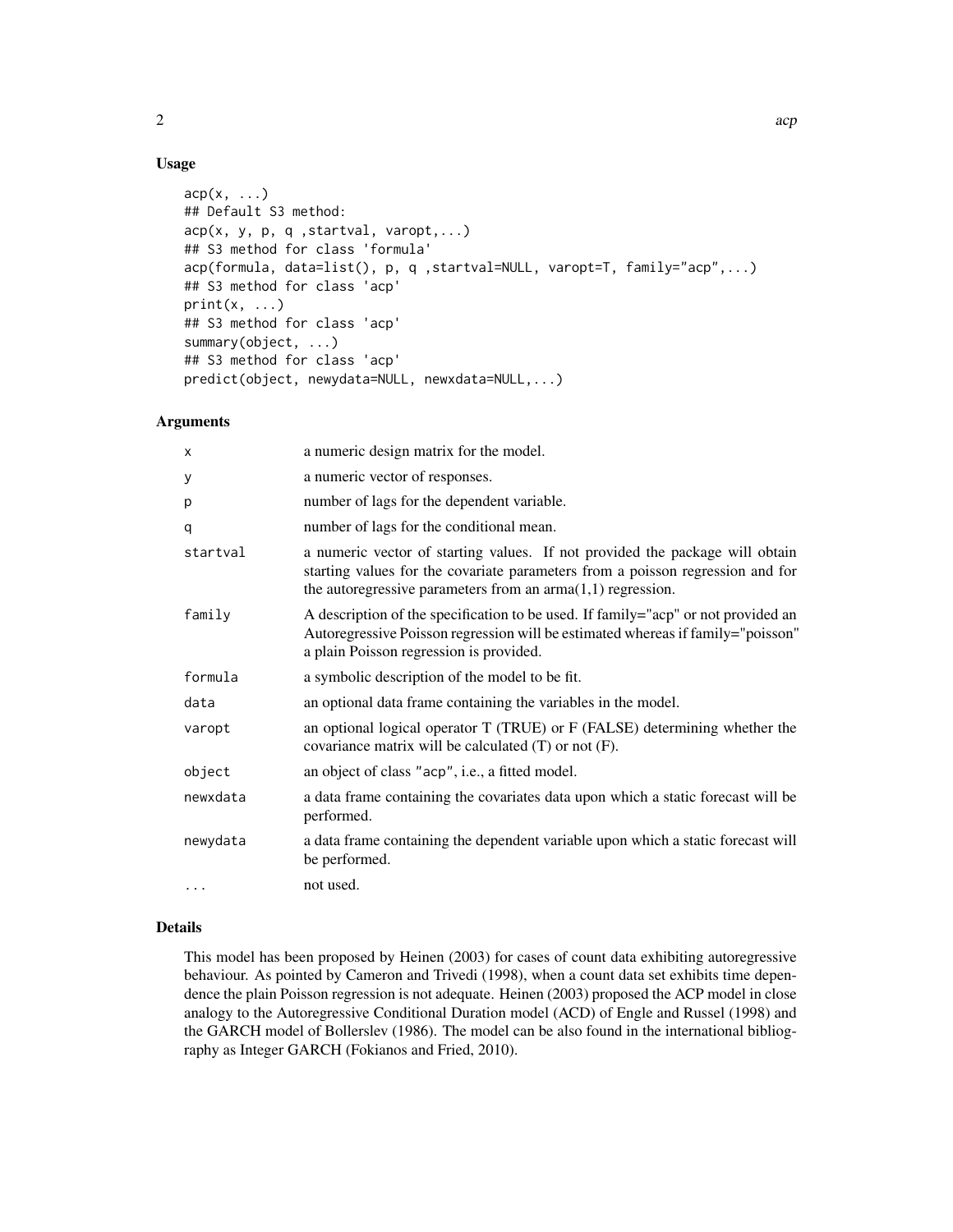$acp$  3

#### Value

An object of class logreg, basically a list including elements

| coefficients  | a named vector of coefficients      |
|---------------|-------------------------------------|
| <b>VCOV</b>   | covariance matrix of coefficients   |
| fitted.values | fitted values                       |
| residuals     | residuals                           |
| logl          | log-likelihood                      |
| ATC.          | <b>AKAIKE</b> information criterion |
| BTC.          | Bayesian information criterion      |
|               |                                     |

#### Author(s)

Siakoulis Vasileios

#### References

- Bollerslev, T., 1986. Generalized autoregressive conditional heteroskedasticity. Journal of Econometrics 31, 307-327.
- Cameron, A., and Trivedi, P., 1998. Regression Analysis of Count Data. New York: Cambridge University Press.
- Engle, RF., Russell, JR., 1998. Autoregressive conditional duration: a new model for irregularly spaced transaction data. Econometrica 66, 1127-1162.
- Fokianos, K., Fried, R., 2010. Interventions in INGARCH processes. Journal of Time Series Analysis 31/3, 210-225.
- Heinen, A., 2003. Modelling Time Series Count Data: An Autoregressive Conditional Poisson Model. University Library of Munich.MPRA paper, 8113.

#### Examples

```
data(polio)
```

```
trend=(1:168/168)
cos12=cos((2*pi*(1:168))/12)
sin12=sin((2*pi*(1:168))/12)
cos6=cos((2*pi*(1:168))/6)
sin6=sin((2*pi*(1:168))/6)
```

```
#Autoregressive Conditional Poisson Model with explaning covariates
polio_data<-data.frame(polio, trend , cos12, sin12, cos6, sin6)
mod1 <- acp(polio~-1+trend+cos12+sin12+cos6+sin6,data=polio_data, p = 1 ,q = 2)
summary(mod1)
```

```
#Static out-of-sample fit example
train<-data.frame(polio_data[c(1: 119),])
```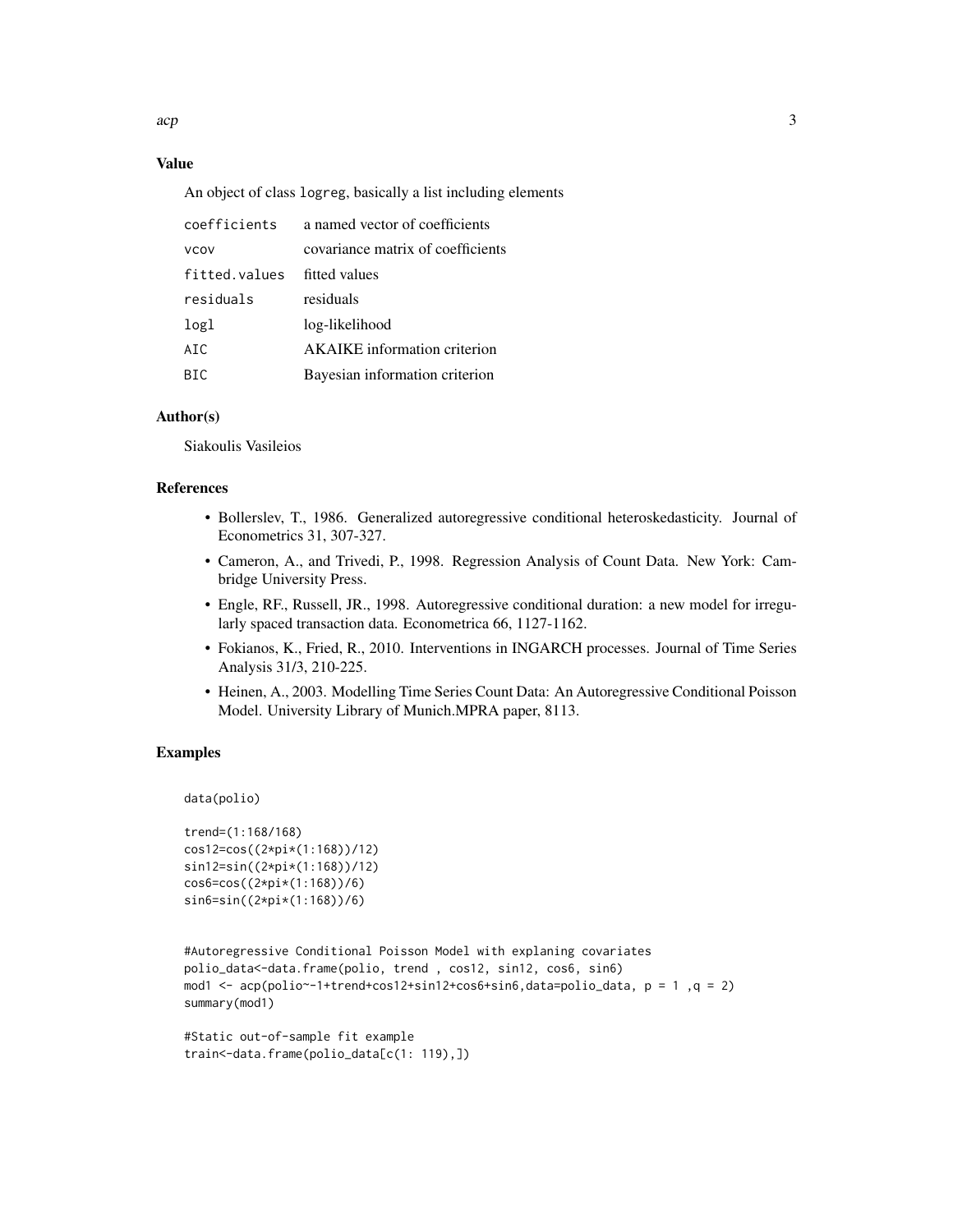```
mod1t \leq acp(polio\leq-1+trend+cos12+sin12+cos6+sin6,data=train, p = 1, q = 2)
xpolio_data<-data.frame(trend , cos12, sin12, cos6, sin6)
test<-xpolio_data[c(120:nrow(xpolio_data)),]
yfor<-polio_data[120:nrow(polio_data),1]
predict(mod1t,yfor,test)
#Autoregressive Conditional Poisson Model without explaning covariates
polio_data<-data.frame(polio)
mod2 <- acp(polio~-1, data=polio\_data, p = 3, q = 1)summary(mod2)
#Poisson Model with explaning covariates
polio_data<-data.frame(polio, trend , cos12, sin12, cos6, sin6)
mod3 <- acp(polio~trend+cos12+sin12+cos6+sin6,data=polio_data,family="poisson")
summary(mod3)
#Default method for ACP regression
X<-cbind(trend , cos12, sin12, cos6, sin6)
mod4<-acp(X,polio,3,1,startval=NULL,varopt=TRUE)
print(mod4)
summary(mod4)
residuals(mod4)
mod4$vcov
mod4$AIC
mod4$BIC
```

| Berkowitz test |  |
|----------------|--|
|                |  |

#### Description

Implements Berkowitz test (2001) for density evaluation.

#### Usage

```
Berkowitz(ydata, yhatdata, rep, ...)
```
#### Arguments

| ydata    | a data frame containing the real values of the dependent varible.   |
|----------|---------------------------------------------------------------------|
| yhatdata | a data frame containing the fitted values of the dependent varible. |
| rep      | number of uniform distirbution drawings.                            |
|          | not used.                                                           |

<span id="page-3-0"></span>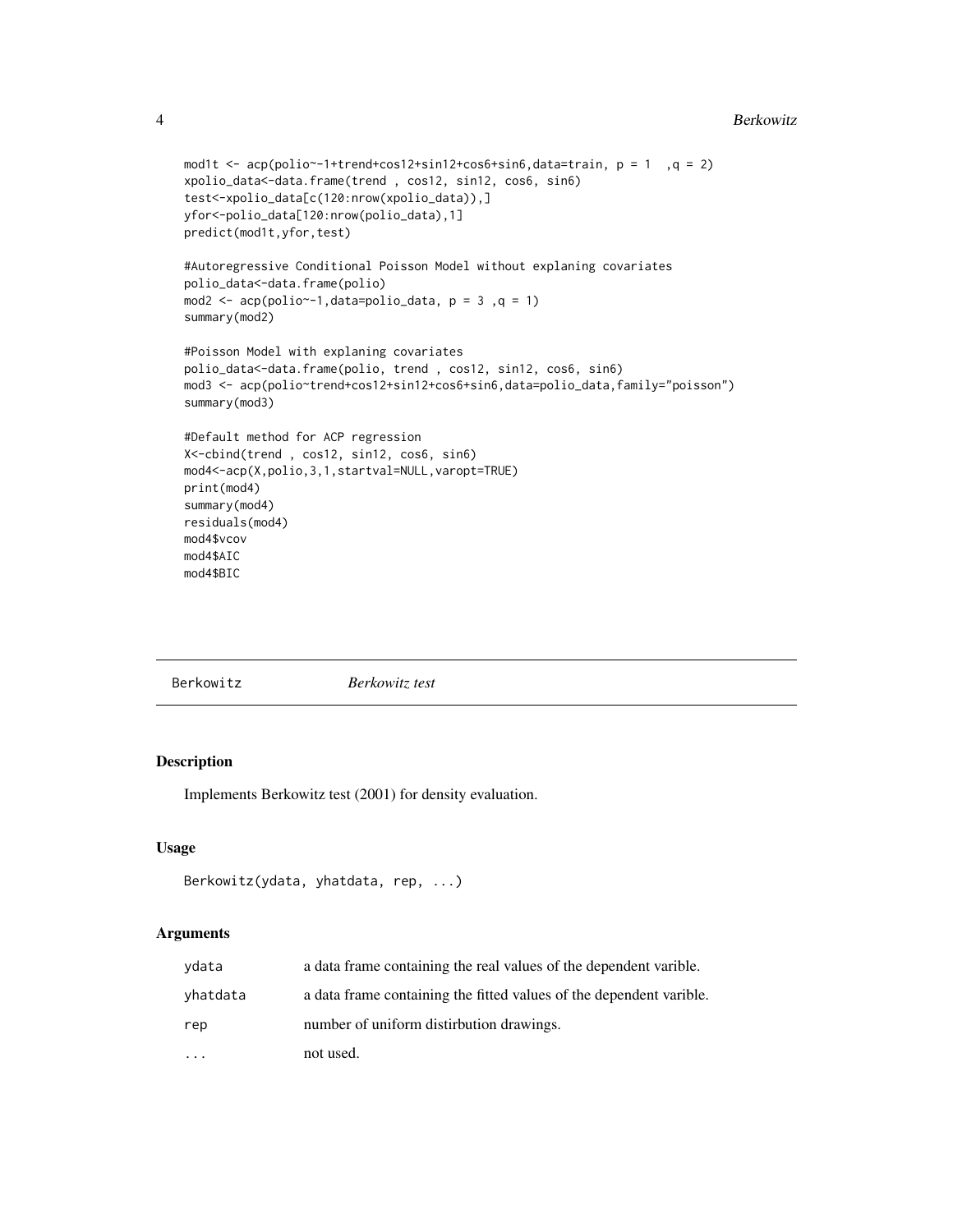#### Berkowitz 5.5 and 5.5 and 5.5 and 5.5 and 5.5 and 5.5 and 5.5 and 5.5 and 5.5 and 5.5 and 5.5 and 5.5 and 5.5 and 5.5 and 5.5 and 5.5 and 5.5 and 5.5 and 5.5 and 5.5 and 5.5 and 5.5 and 5.5 and 5.5 and 5.5 and 5.5 and 5.5

#### Details

Diebold et al. (1998) proposed a density evaluation method which consists in computing the sequence of cumulative probability of the observed counts under the assumed forecast distribution (Probability Transform Integral-PIT). If the density fit is adequate this sequence will be uniformly distributed and will have no-autocorrelation left neither in level nor when raised to integer powers. For this purpose intuitive graphical methods such as correlograms on the basis of the usual Bartlett confidence intervals, histograms and quantile-quantile (QQ) plots are used. In the case of discrete data Heinen et al. (2007) propose the use of a uniform zero-one continued extension as suggested by Denuit and Lambert (2005). Finally instead of using graphical tools for detecting uniformity and independence, Berkowitz (2001) applied a formal test for normality and independence of the inverse standard cumulative normal transform of the PIT sequence through the estimation of an AR(1) specification and the use of an LR test to the coefficients.

#### Value

P-value of the Likelihood Ratio test statistic based on the chi-square distribution with 3 degress of freedom.

#### Author(s)

Siakoulis Vasileios

#### References

- Berkowitz, J., 2001. Testing density forecasts with applications to risk management. American Statistical Association.Journal of Business and Economics Statistics, 19, 4.
- Denuit , M., and Lambert, P., 2005. Constraints on concordance measures in bivariate discrete data. Journal of Multivariate Analysis, 93, 40-57.
- Diebold, F., Gunther, T., and Tay, A., 1998. Evaluating density forecasts with applications financial to risk management. International Economic Review,39, 4, 863-883.
- Heinen,A., Rengifo, E., 2007. Multivariate autoregressive modeling of time series count data using copulas. Journal of empirical finance 14 (2007) 564-583.

#### Examples

```
data(polio)
```

```
#Create time trend and seasonality variables
trend=(1:168/168)
cos12=cos((2*pi*(1:168))/12)
sin12=sin((2*pi*(1:168))/12)
cos6=cos((2*pi*(1:168))/6)
sin6=sin((2*pi*(1:168))/6)
polio_data<-data.frame(polio, trend , cos12, sin12, cos6, sin6)
mod1 <- acp(polio~-1+trend+cos12+sin12+cos6+sin6,data=polio_data, p = 1 ,q = 2)
summary(mod1)
Berkowitz(polio_data[[1]],fitted(mod1),50)
```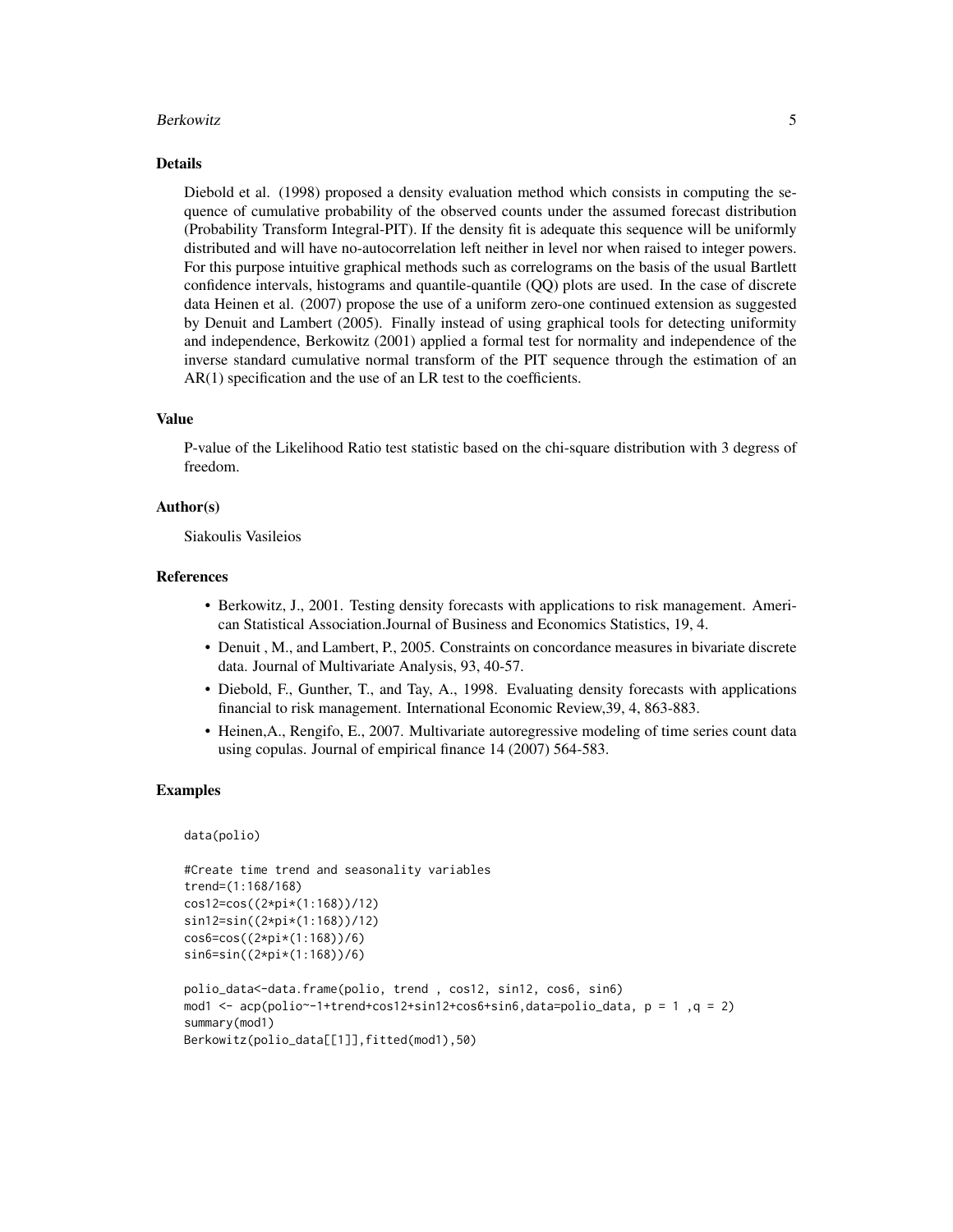<span id="page-5-0"></span>

#### Description

Evaluation of an acp regression model.

#### Usage

evaluation(ydata, yhatdata,...)

#### Arguments

| vdata                   | a data frame containing the real values of the dependent varible.   |
|-------------------------|---------------------------------------------------------------------|
| yhatdata                | a data frame containing the fitted values of the dependent varible. |
| $\cdot$ $\cdot$ $\cdot$ | not used.                                                           |

#### Details

Diebold et al. (1998) proposed a density evaluation method which consists in computing the sequence of cumulative probability of the observed counts under the assumed forecast distribution (Probability Transform Integral-PIT). If the density fit is adequate this sequence will be uniformly distributed and will have no-autocorrelation left neither in level nor when raised to integer powers. For this purpose intuitive graphical methods such as correlograms on the basis of the usual Bartlett confidence intervals, histograms and quantile-quantile (QQ) plots are used. In the case of discrete data Heinen et al. (2007) propose the use of a uniform zero-one continued extension of the PIT as suggested by Denuit and Lambert (2005).

#### Value

A group of scores for count model evaluation proposed by Czado et al (2009) along with a series of evaluation plots. More precisely the measures calculated are logarithmic score, quadratic score, spherical score, ranked probability score, Dawid-Sebastiani score, squared error score, mean absolute error score and root squared error score. Relatively to the graphical evaluation, sub-plot 1 depicts the predicted relatively to the real values, sub-plot 2 the non-randomized PIT histogram (Czado et al, 2009), sub-plots 3 and 4 the first two powers of the demeaned randomized PIT and sub-plots 5 to 7 the first three powers of the Pearson standardized residuals.

#### Author(s)

Siakoulis Vasileios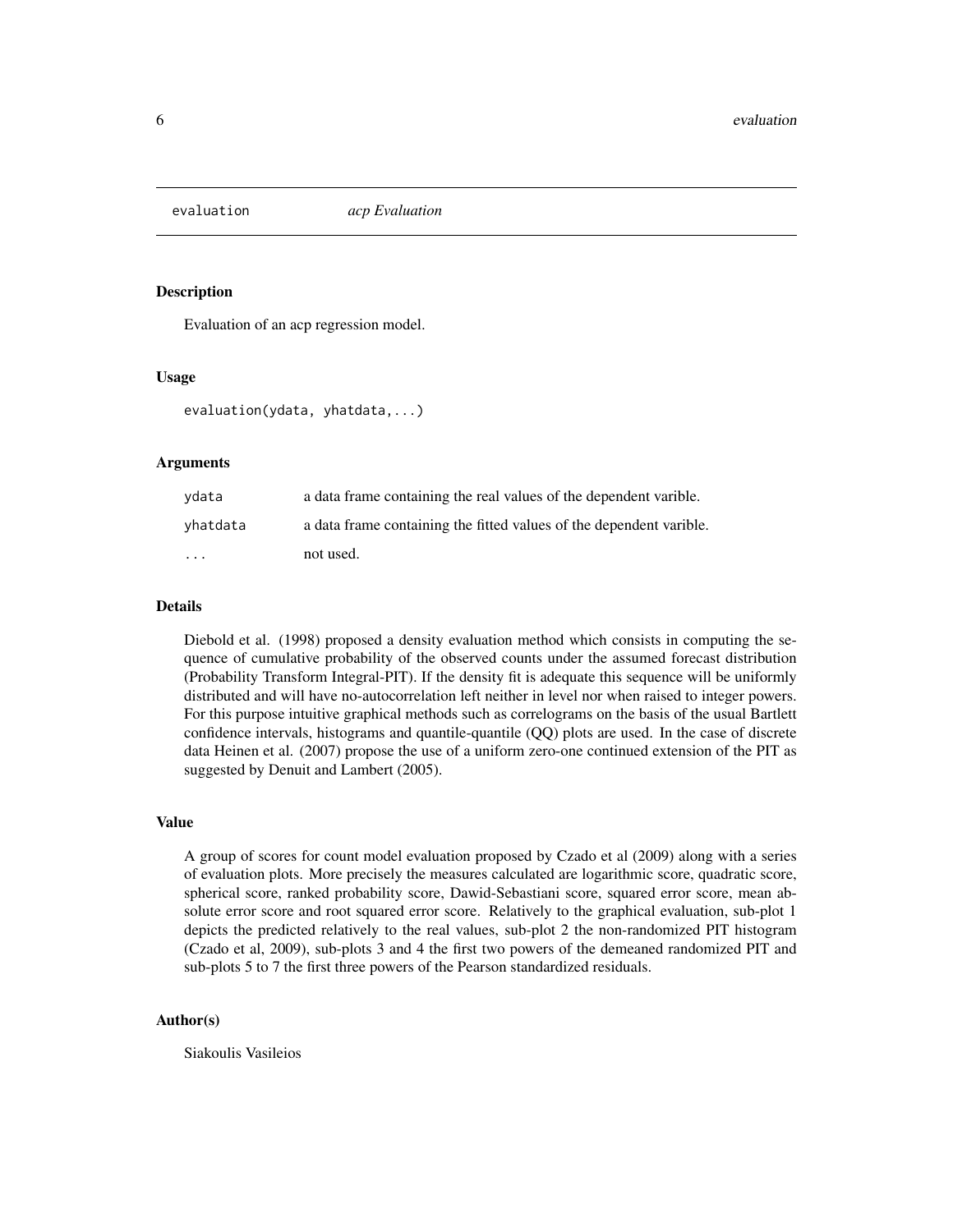#### <span id="page-6-0"></span>polio antico antico antico antico antico antico antico antico antico antico antico antico antico antico antico

#### References

- Czado,C., Erhardt, V., Min, A., and Wagner, S., 2007. Zero-inflated generalized Poisson models with regression effects on the mean,dispersion and zero-inflation level applied to patent outsourcing rates. Statistical Modelling, 2007, 125.
- Denuit , M., and Lambert, P., 2005. Constraints on concordance measures in bivariate discrete data. Journal of Multivariate Analysis, 93, 40-57.
- Diebold, F., Gunther, T., and Tay, A., 1998. Evaluating density forecasts with applications financial to risk management. International Economic Review,39, 4, 863-883.
- Heinen,A., Rengifo, E., 2007. Multivariate autoregressive modeling of time series count data using copulas. Journal of empirical finance 14 (2007) 564-583.

#### Examples

```
data(polio)
```

```
#Create time trend and seasonality variables
trend=(1:168/168)
cos12=cos((2*pi*(1:168))/12)
sin12=sin((2*pi*(1:168))/12)
cos6=cos((2*pi*(1:168))/6)
sin6=sin((2*pi*(1:168))/6)
polio_data<-data.frame(polio, trend , cos12, sin12, cos6, sin6)
mod1 <- acp(polio~-1+trend+cos12+sin12+cos6+sin6,data=polio_data, p = 1 ,q = 2)
summary(mod1)
evaluation(polio_data[[1]],fitted(mod1))
```
polio *Polio cases in USA from Jan 1970 till Dec 1983*

#### Description

The data set contains the monthly number of cases of poliomyelitis in the United States between 1970 and 1983.

#### Usage

data(polio)

#### Format

The dataset consists of one variable of 168 monthly observations.

polio a numeric vector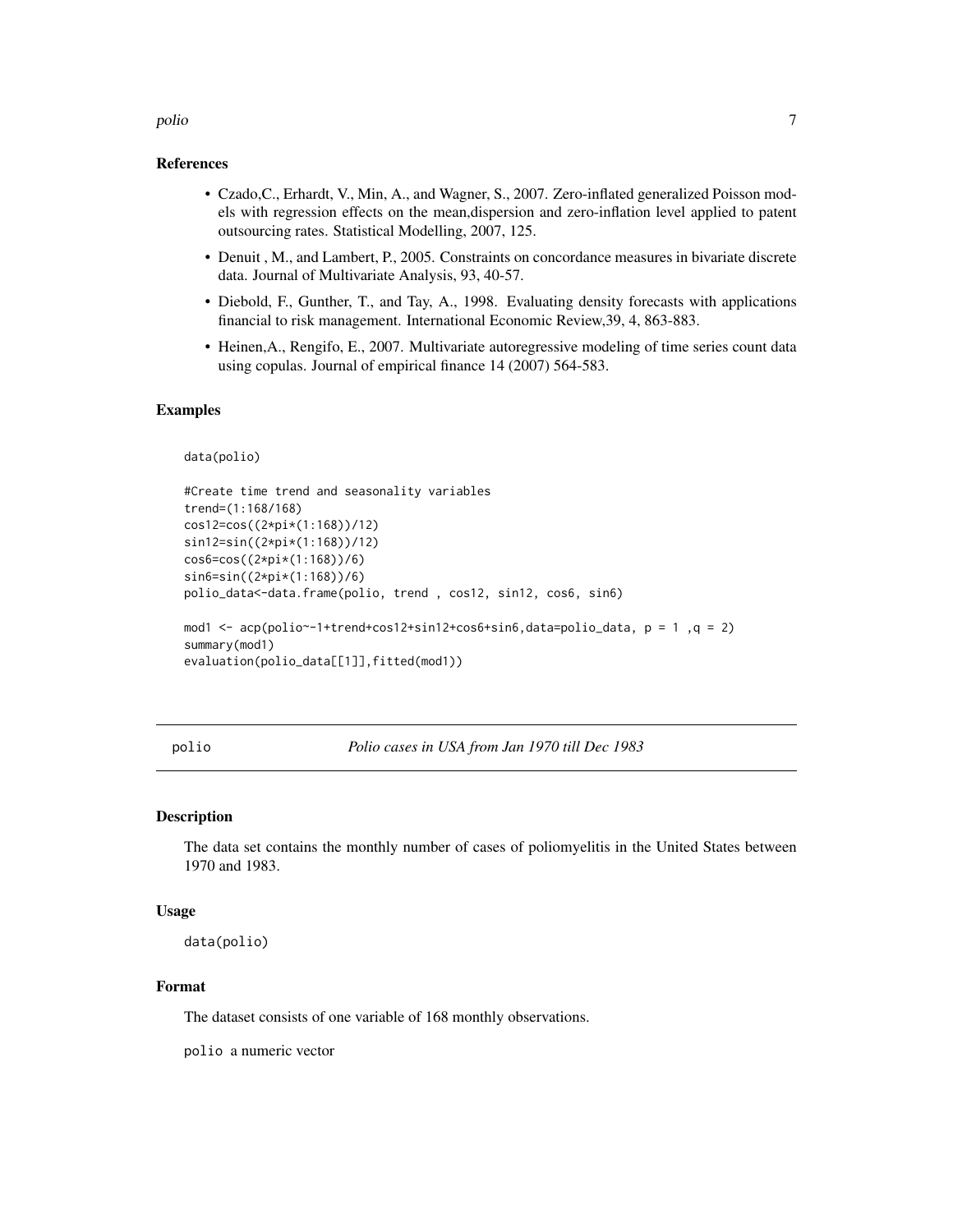#### Source

Zeger, S. A Regression Model for Time Series of Counts. Biometrica, Vol. 75, No 4 (Dec., 1988), pp. 621-629

### Examples

data(polio)